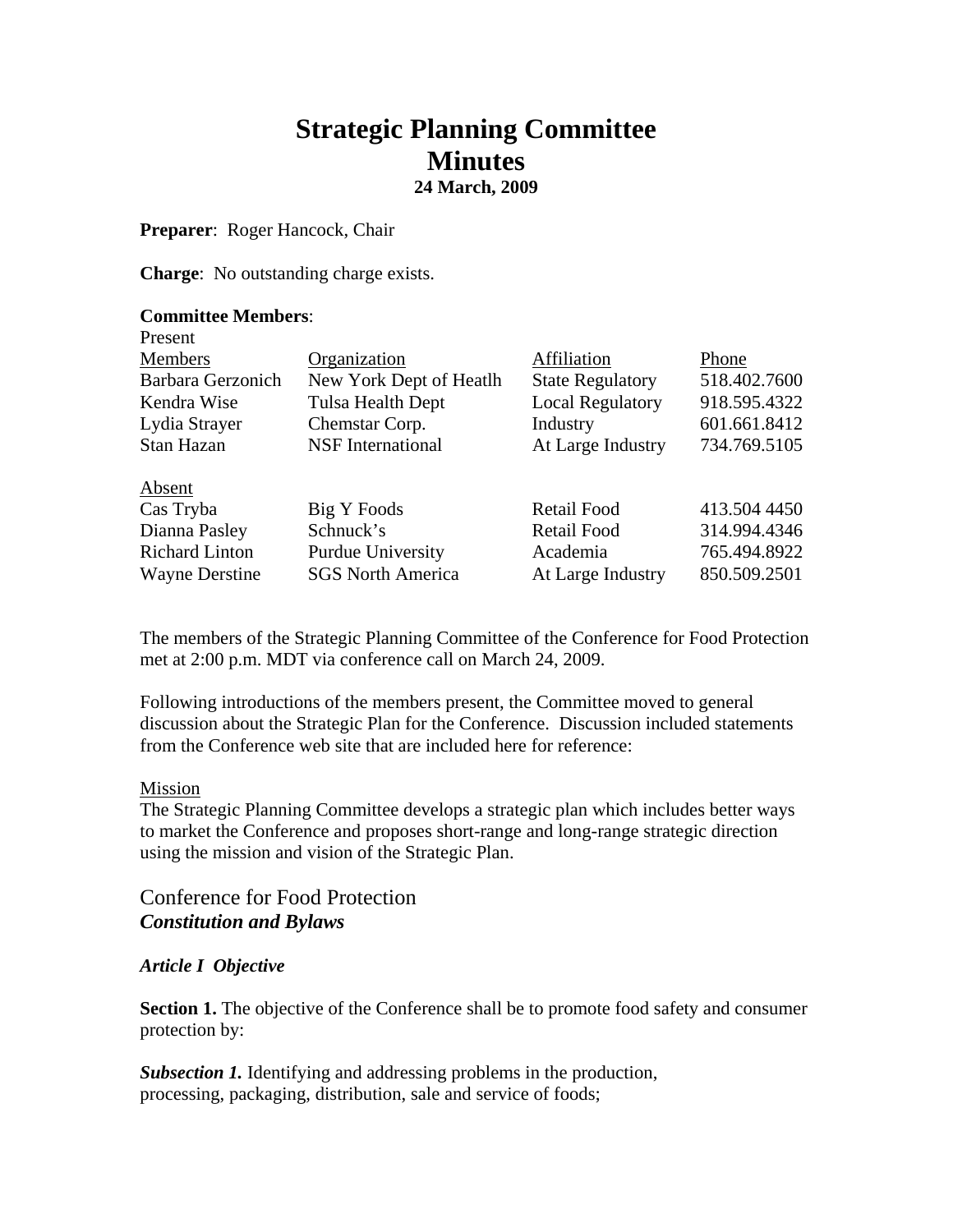During the discussion, the following comments were made about strategic planning in general, and the direction the committee should head:

Lydia – most of the Conference focus has been on the retail segment (food service and retail) and its interaction with regulators. The big question is whether to continue as before, or take the time and energy to expand.

Roger – As background to my thinking, the retail segment is getting impacted more and more by the manufacturing segment and the global nature of the food supply. Think of the peanut recall that we are still in the middle of, the pet food recall, and the melamine in dairy products recall. Bringing the manufacturers into the Conference will provide a forum for addressing food safety issues more broadly, instead of just from the end of supply chain. The Europeans are making progress on this through the Global Food Safety Initiative (GFSI) that is part of the CIES Business Forum.

Brenda – I recommend that we talk with Cory about the GFSI and possibilities to get more information about what they are doing.

Lydia – CFP has a history of standard setting. Also, CFP needs to be distinct in reaching all segments of industry. AFDO works some with manufacturers, and industry also is involved with AFDO, but not to the extent it is with the CFP. I really hate to get away from the retail focus, and don't want to loose that.

Brenda – There is interest in an international presence among the Board. We have tried in the past to have a representative to the Board from both Canada and Mexico. We haven't had a whole lot of success with those efforts though.

Kendra – It's hard to imagine where the Conference wants to go with all of this.

Lydia – We need to pursue a more inclusive direction. I personally feel like the focus needs to be retail, but also agree that we need to bring in the broader industry without losing focus.

Brenda – I like want Lydia is discussing. We don't want to limit or exclude processors. Also, we need to be concerned about consumers and other trends in the food industry such as allergens, trans fats, calories, and obesity, all of which are getting attention in New York.

Lydia – We need to get more members on our committee who can represent the industry and give us their input.

Stan – There is a trend toward regulatory recognition of accredited third parties helping the agencies with inspections and so forth. This might be looked at by the Strategic Planning Committee. My perception of the CFP is that it is always associated with the Food Code for two purposes: